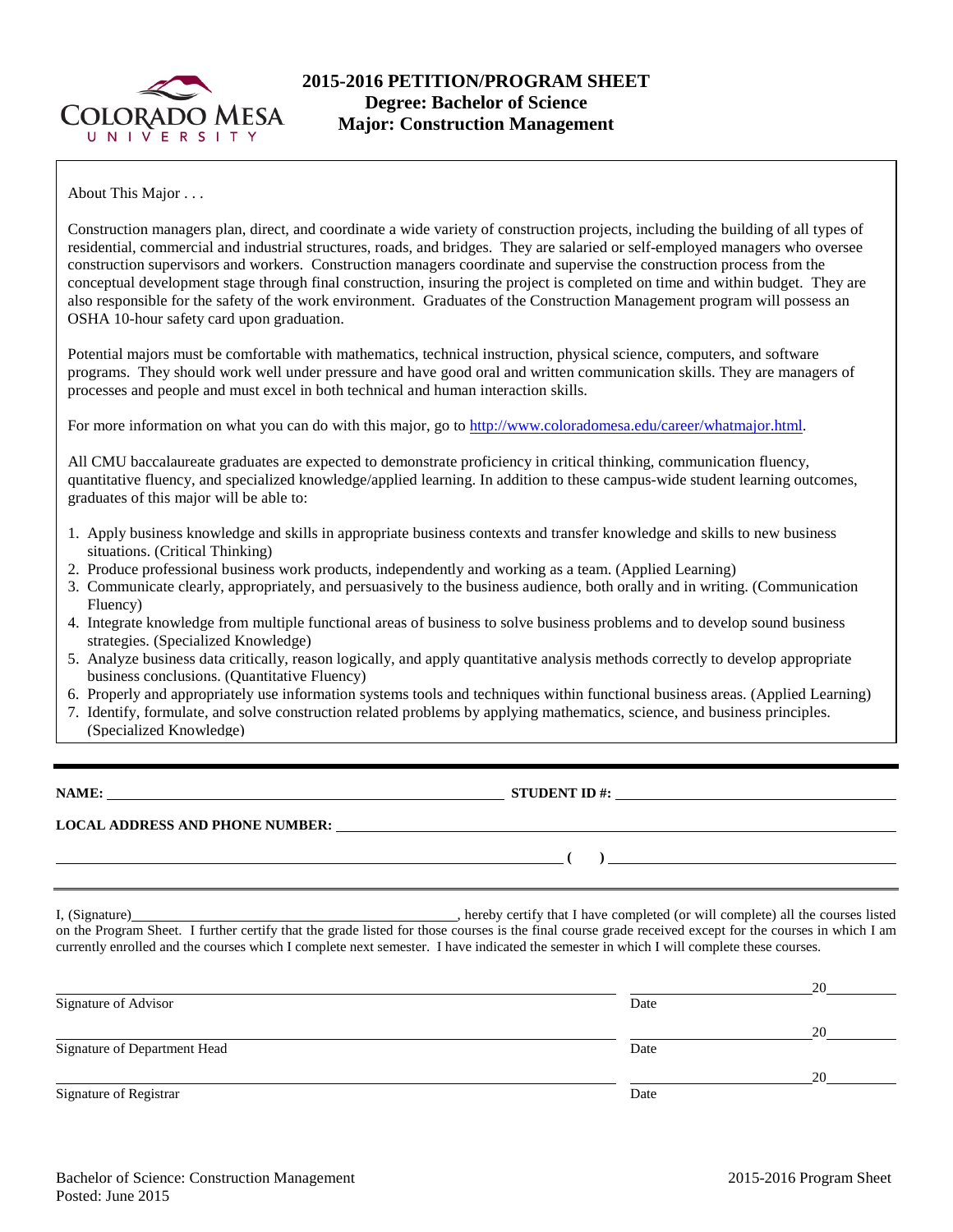### **DEGREE REQUIREMENTS:**

- 120 semester hours total (Students must complete a minimum of 30 of the last 60 hours of credit at CMU, with at least 15 semester hours in major discipline courses numbered 300 or higher).
- 40 upper division credits (A minimum of 15 taken at the 300-400 course levels within the major at CMU).
- 2.00 cumulative GPA or higher in all CMU coursework.
- C or higher in coursework toward the major content area.
- When filling out the program sheet a course can be used only once.
- Pre-collegiate courses (usually numbered below 100) cannot be
- used for graduation. A student must follow the CMU graduation requirements either from 1) the program sheet for the major in effect at the time the student officially declares a major; or 2) a program sheet for the
- major approved for a year subsequent to the year during which the student officially declares the major and is approved for the student by the department head. Because a program may have requirements specific to the degree, the student should check with the faculty advisor for additional criteria. It is the student's responsibility to be aware of, and follow, all requirements for the degree being pursued. Any exceptions or substitutions must be approved by the student's faculty advisor and Department Head.
- Essential Learning Capstone should be completed between 45 and 75 hours.
- See the "Undergraduate Graduation Requirements" in the catalog for additional graduation information.

**ESSENTIAL LEARNING REQUIREMENTS** (31 semester hours) See the current catalog for a list of courses that fulfill the requirements below. If a course is an Essential Learning option and a requirement for your major, you must use it to fulfill the major requirement and make a different selection for the Essential Learning requirement.

| Course No Title                                                                                                                                                                                                                                                                                    |        |  | Sem.hrs Grade Term/Trns |  |  |
|----------------------------------------------------------------------------------------------------------------------------------------------------------------------------------------------------------------------------------------------------------------------------------------------------|--------|--|-------------------------|--|--|
| English (6 semester hours, must receive a grade of "C" or better and<br>must be completed by the time the student has 60 semester hours.)<br><b>ENGL 111</b> English Composition<br>ENGL 112 English Composition                                                                                   | 3<br>3 |  |                         |  |  |
| <b>Math:</b> MATH 113 or higher (3 semester hours, must receive a grade<br>of "C" or better, must be completed by the time the student has 60<br>semester hours.)<br><b>MATH 113</b><br>$4*$<br>*3 credits apply to the Essential Learning requirements and 1 credit<br>applies to elective credit |        |  |                         |  |  |
| <b>Humanities</b> (3 semester hours)                                                                                                                                                                                                                                                               |        |  |                         |  |  |
| Social and Behavioral Sciences (6 semester hours)<br>ECON 201 Principles of Macroeconomics<br>Principles of Microeconomics<br>ECON 202<br><b>History</b> (3 semester hours)                                                                                                                        | 3<br>3 |  |                         |  |  |
| <b>HIST</b>                                                                                                                                                                                                                                                                                        |        |  |                         |  |  |
| <b>Fine Arts</b> (3 semester hours)                                                                                                                                                                                                                                                                |        |  |                         |  |  |
| <b>Natural Sciences</b> (7 semester hours, one course must include a lab)                                                                                                                                                                                                                          |        |  |                         |  |  |
| <b>General Physics</b><br><b>PHYS</b> 111                                                                                                                                                                                                                                                          | $4*$   |  |                         |  |  |
| PHYS 111L General Physics Lab                                                                                                                                                                                                                                                                      | $1*$   |  |                         |  |  |
| PHYS 112 General Physics                                                                                                                                                                                                                                                                           | $4*$   |  |                         |  |  |
| PHYS 112L General Physics Lab                                                                                                                                                                                                                                                                      | $1*$   |  |                         |  |  |
| *7 credits apply to the Essential Learning requirements and 3 credits<br>apply to elective credit                                                                                                                                                                                                  |        |  |                         |  |  |

Course No Title Sem.hrs Grade Term/Trns **WELLNESS REQUIREMENT** (2 semester hours) KINE 100 Health and Wellness 1 KINA  $1$   $1$ **ESSENTIAL LEARNING CAPSTONE** (4 semester hours)

| ESSL 200 | Essential Speech (co-requisite) 1 |  |
|----------|-----------------------------------|--|
|          | (see English $&$ math pre-reqs) 3 |  |
| ESSL 290 | <b>Maverick Milestone</b>         |  |

## **FOUNDATION COURSES** (27 semester hours)

| ACCT <sub>201</sub> | Prin. of Financial Accounting      | 3 |  |
|---------------------|------------------------------------|---|--|
| STAT 200            | <b>Probability and Statistics</b>  |   |  |
| <b>MATH 130</b>     | Trigonometry                       |   |  |
| CONC 101            | Construction Safety and Regs.      | 3 |  |
| <b>CONC 116</b>     | <b>Building Materials</b>          |   |  |
| <b>CONC 161</b>     | Building Mechanical and            |   |  |
|                     | Electrical                         | 3 |  |
| <b>CONC 208</b>     | <b>Construction Equipment</b>      | 3 |  |
| <b>CONC 218</b>     | Surveying                          |   |  |
| <b>CONC 228</b>     | <b>Estimating and Cost Control</b> | 3 |  |
|                     |                                    |   |  |

#### **CONSTRUCTION MANAGEMENT MAJOR REQUIREMENTS** (45 semester hours)

| (TJ suinusiul muuls) |                                                                                 |   |                                                                                                                                                                                                                                                                                                                                                                                                                       |                         |
|----------------------|---------------------------------------------------------------------------------|---|-----------------------------------------------------------------------------------------------------------------------------------------------------------------------------------------------------------------------------------------------------------------------------------------------------------------------------------------------------------------------------------------------------------------------|-------------------------|
|                      | <b>Required Core</b> (12 semester hours)                                        |   |                                                                                                                                                                                                                                                                                                                                                                                                                       |                         |
| <b>BUGB 349</b>      | Legal Environment of Business 3                                                 |   |                                                                                                                                                                                                                                                                                                                                                                                                                       |                         |
| **FINA 301           | Managerial Finance                                                              | 3 |                                                                                                                                                                                                                                                                                                                                                                                                                       |                         |
| <b>HRMA 371</b>      | Human Resource Management                                                       | 3 |                                                                                                                                                                                                                                                                                                                                                                                                                       |                         |
| <b>CONM 234</b>      | Graphic Communications for                                                      |   |                                                                                                                                                                                                                                                                                                                                                                                                                       |                         |
|                      | <b>Construction Management</b>                                                  | 3 |                                                                                                                                                                                                                                                                                                                                                                                                                       |                         |
|                      | <b>Required Concentration Courses</b> (33 semester hours)                       |   |                                                                                                                                                                                                                                                                                                                                                                                                                       |                         |
| <b>CONM 181</b>      | Principles of Const.                                                            |   |                                                                                                                                                                                                                                                                                                                                                                                                                       |                         |
|                      | Management                                                                      | 3 |                                                                                                                                                                                                                                                                                                                                                                                                                       |                         |
| <b>CONM 316</b>      | <b>Construction Materials</b>                                                   |   |                                                                                                                                                                                                                                                                                                                                                                                                                       |                         |
|                      | and Methods                                                                     | 3 |                                                                                                                                                                                                                                                                                                                                                                                                                       |                         |
| <b>CONM 340</b>      | <b>Advanced Construction</b>                                                    |   |                                                                                                                                                                                                                                                                                                                                                                                                                       |                         |
|                      | <b>Estimating and Bidding</b>                                                   | 3 |                                                                                                                                                                                                                                                                                                                                                                                                                       |                         |
| <b>CONM 361</b>      | <b>Advanced MEP Systems</b>                                                     | 3 |                                                                                                                                                                                                                                                                                                                                                                                                                       |                         |
| <b>CONM 362</b>      | Structural Analysis-Statics/                                                    |   |                                                                                                                                                                                                                                                                                                                                                                                                                       |                         |
|                      | <b>Materials Strength</b>                                                       | 3 |                                                                                                                                                                                                                                                                                                                                                                                                                       |                         |
| <b>CONM 370</b>      | Managing Safety and the                                                         |   |                                                                                                                                                                                                                                                                                                                                                                                                                       |                         |
|                      | <b>Regulatory Environment</b>                                                   | 3 |                                                                                                                                                                                                                                                                                                                                                                                                                       |                         |
| <b>CONM 380</b>      | <b>Construction Project</b>                                                     |   |                                                                                                                                                                                                                                                                                                                                                                                                                       |                         |
|                      | Management                                                                      | 3 |                                                                                                                                                                                                                                                                                                                                                                                                                       |                         |
| <b>CONM 462</b>      | Soil and Foundation                                                             |   |                                                                                                                                                                                                                                                                                                                                                                                                                       |                         |
|                      | Construction                                                                    | 3 |                                                                                                                                                                                                                                                                                                                                                                                                                       |                         |
| <b>CONM 472</b>      |                                                                                 | 3 |                                                                                                                                                                                                                                                                                                                                                                                                                       |                         |
|                      | Planning and Scheduling                                                         |   |                                                                                                                                                                                                                                                                                                                                                                                                                       |                         |
| <b>CONM 475</b>      | <b>Construction Company and</b>                                                 |   |                                                                                                                                                                                                                                                                                                                                                                                                                       |                         |
|                      | <b>Financial Management</b>                                                     | 3 |                                                                                                                                                                                                                                                                                                                                                                                                                       |                         |
|                      | <b>Take One of the Following Courses</b>                                        |   |                                                                                                                                                                                                                                                                                                                                                                                                                       |                         |
| <b>CONM 485</b>      | <b>Construction Management</b>                                                  | 3 |                                                                                                                                                                                                                                                                                                                                                                                                                       |                         |
|                      | <b>Issues</b>                                                                   |   |                                                                                                                                                                                                                                                                                                                                                                                                                       |                         |
| CONM 495             | <b>Construction Independent Study</b>                                           |   |                                                                                                                                                                                                                                                                                                                                                                                                                       |                         |
| CONM 499             | <b>Construction Internship</b>                                                  |   |                                                                                                                                                                                                                                                                                                                                                                                                                       |                         |
|                      | ** STAT 200 or CISB 241 or STAT 241 will be accepted as the prerequisite.       |   |                                                                                                                                                                                                                                                                                                                                                                                                                       |                         |
|                      | <b>Electives</b> (All college level courses appearing on your final transcript, |   |                                                                                                                                                                                                                                                                                                                                                                                                                       |                         |
|                      | not listed above that will bring your total semester hours to 120 hours.)       |   |                                                                                                                                                                                                                                                                                                                                                                                                                       |                         |
|                      | (11 semester hours; 1 hour must be 300 or 400 level)                            |   |                                                                                                                                                                                                                                                                                                                                                                                                                       |                         |
| Course No Title      |                                                                                 |   |                                                                                                                                                                                                                                                                                                                                                                                                                       | Sem.hrs Grade Term/Trns |
|                      | *MATH 113 College Algebra                                                       | 1 |                                                                                                                                                                                                                                                                                                                                                                                                                       |                         |
|                      | *PHYS 112 General Physics                                                       | 2 |                                                                                                                                                                                                                                                                                                                                                                                                                       |                         |
|                      | *PHYS 112L General Physics Lab                                                  | 1 |                                                                                                                                                                                                                                                                                                                                                                                                                       |                         |
| Course No Title      |                                                                                 |   |                                                                                                                                                                                                                                                                                                                                                                                                                       | Sem.hrs Grade Term/Trns |
|                      |                                                                                 |   | $\frac{1}{1-\frac{1}{1-\frac{1}{1-\frac{1}{1-\frac{1}{1-\frac{1}{1-\frac{1}{1-\frac{1}{1-\frac{1}{1-\frac{1}{1-\frac{1}{1-\frac{1}{1-\frac{1}{1-\frac{1}{1-\frac{1}{1-\frac{1}{1-\frac{1}{1-\frac{1}{1-\frac{1}{1-\frac{1}{1-\frac{1}{1-\frac{1}{1-\frac{1}{1-\frac{1}{1-\frac{1}{1-\frac{1}{1-\frac{1}{1-\frac{1}{1-\frac{1}{1-\frac{1}{1-\frac{1}{1-\frac{1}{1-\frac{1}{1-\frac{1}{1-\frac{1}{1-\frac{1}{1-\frac{1$ |                         |
|                      |                                                                                 |   |                                                                                                                                                                                                                                                                                                                                                                                                                       |                         |